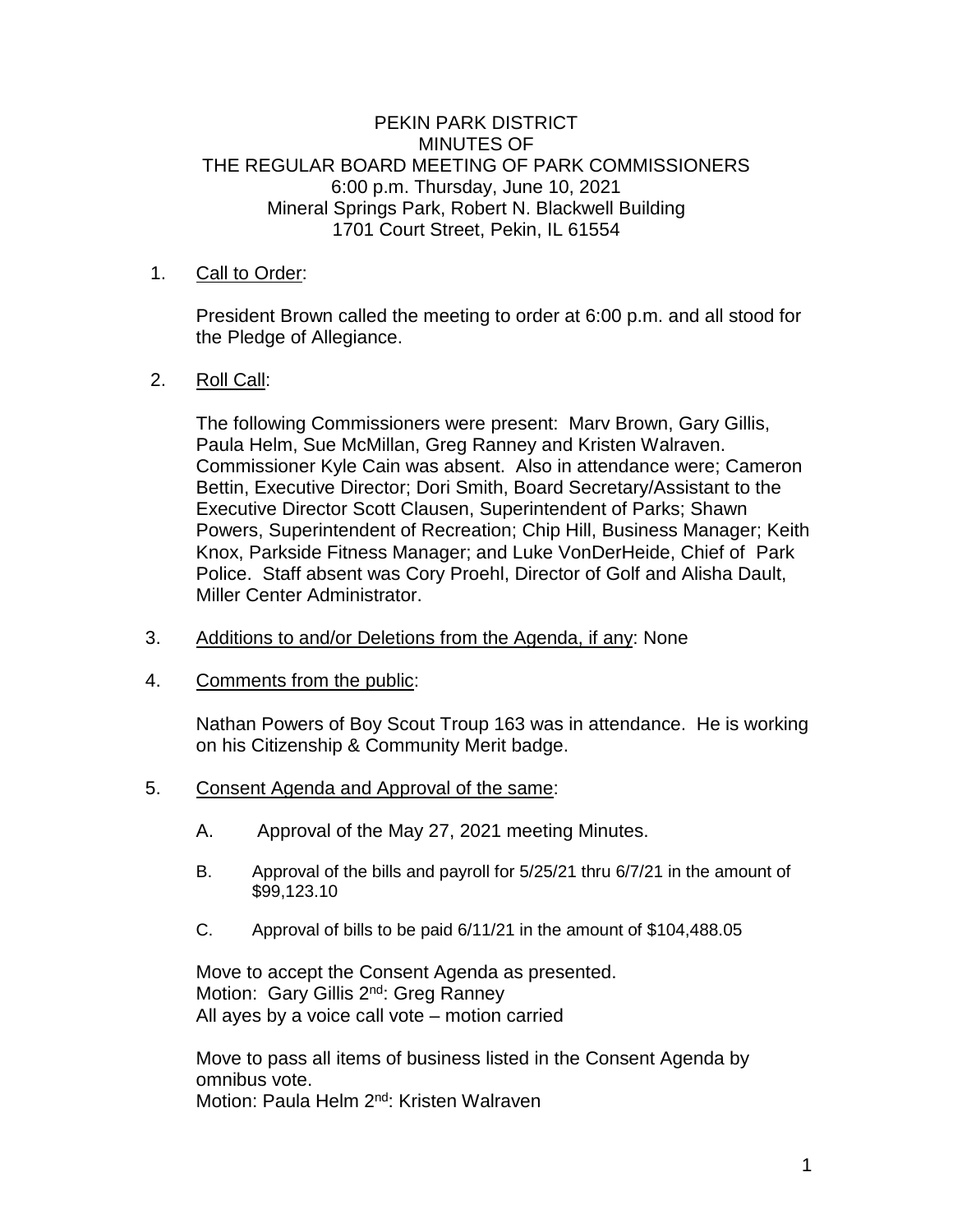All ayes by a roll call vote – motion carried

6. Executive Director's Report: (ED)

The ED reported Scott Clausen received a thank you note from Steve Saal of the Tazewell County Veterans Assistance Commission for providing bleachers for Memorial Day services.

The ED reported Cory Proehl received an \$800 Grant from the River Cup Foundation and that he plans to spend the money on junior clubs.

### 7. Staff Reports:

Shawn Powers reported Ellis & Associates conducted the season's first operating audit and DragonLand Water Park received an "exceeds overall" rating, which is the best you can get.

Scott Clausen reported the controller for the irrigation system at Pekin Sports Complex is broken and needs to be replaced and that parts are on order. He indicated that it's getting pretty brown down there. He also reported that algae growth was detected in the Lagoon today and that it will be treated over the weekend.

## 8. Commissioner Comments:

Commissioner Helm thanked Shawn Powers and Scott Clausen for having everything up and running well at the Pekin Sports Complex for the Memorial Day weekend soccer tournament.

#### 9. Unfinished Business:

1. OSLAD Grant Project update (tennis courts, Lagoon sidewalk & Pavilion patio area and restrooms) –

Cameron Bettin reported that work on the tennis courts begins Monday June 14<sup>th</sup> and they have until August 16<sup>th</sup> for completion. He indicated that Amy Wilson is working on bid documents for the lagoon sidewalk and patio area, planning for a July bid release. He noted that in the original grant submission the Royal Avenue restroom was to be torn down and rebuilt. He indicated that now the thought is to keep the Royal Avenue restroom as is and add a new restroom where the swing sets are located, and eventually tear down the "hill restroom building". He indicated that if the Board was in agreement with the change, the park district will need to obtain permission from IDNR. He noted that there was an error in the design cost stated in his memo, and that the "Design – additional"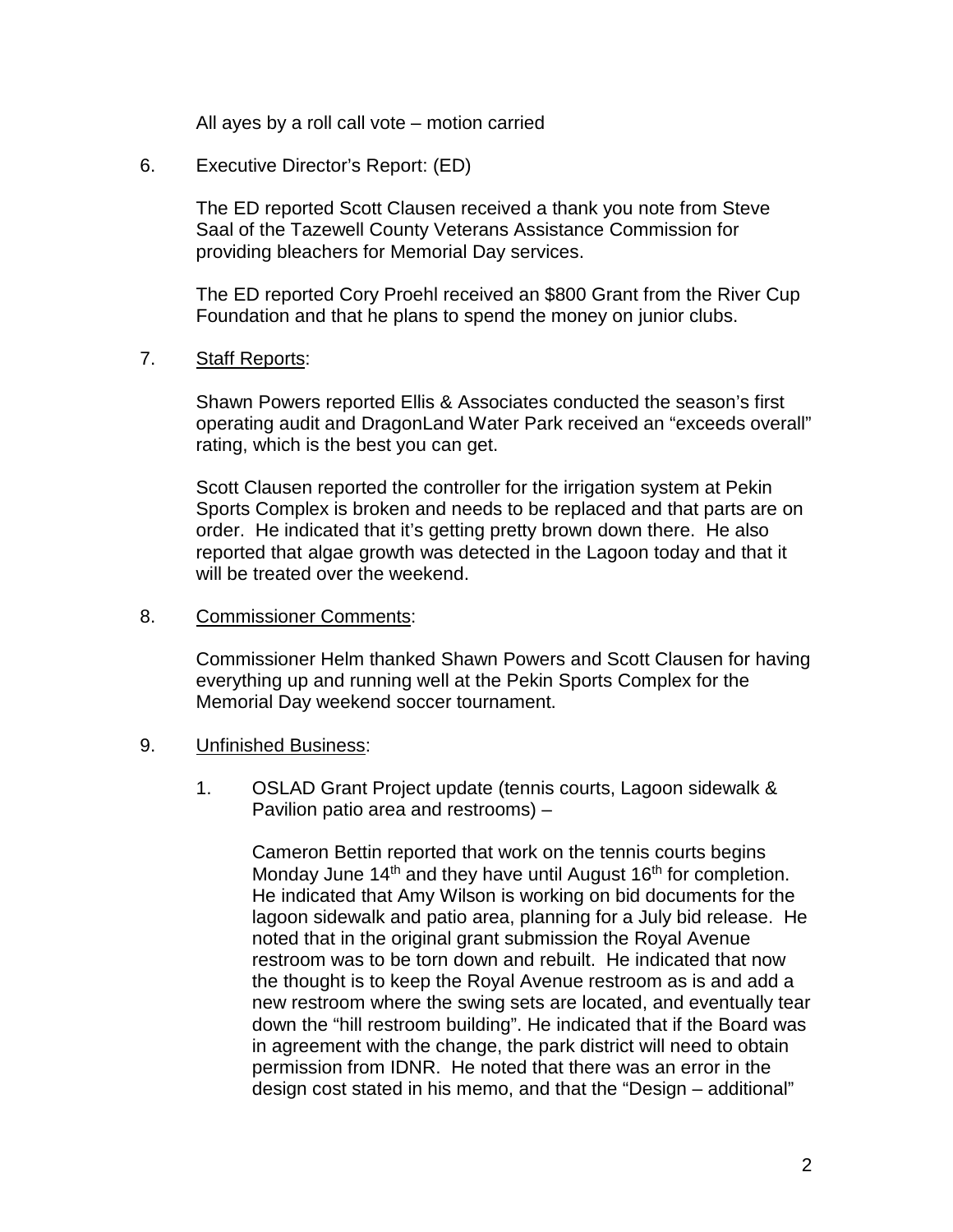was actually \$11,800 and a total of \$35,440. He noted that the Parks Department began work on the viewing pier today and that the unknown cost is the Lagoon sidewalk and patio area. Cameron Bettin stated it is his opinion that it's worth seeking permission from IDNR for the restroom change. Consensus of the commissioners indicated they were in agreement.

Move to seek permission from IDNR to add a new restroom instead of renovating the Royal Avenue restroom. Motion: Paula Helm 2<sup>nd</sup>: Gary Gillis All ayes upon a voice call vote – Motion carried.

2. Discussion regarding the Enterprise Fleet Lease –

Cameron Bettin reported that last October the park district began leasing six trucks for the Parks Department, and that we made the first switch of trucks in April. He reported an equity gain of \$60,993.60. He noted that amount was much more than expected. He indicated the next six will be ordered and we will do another sale and could get another \$60,000. He noted we will place an order in July to receive in April of 2022 and then most likely switch to a twelve-month lease. Cameron Bettin decided to move forward with leasing one dump truck. The lease is for five years with an option to buy at the end of the lease or continue with lease payments. The Parks Department has seven more vehicles in the fleet that need to be replaced, and another two vehicles in the Golf Department that need to be replaced. He noted that if nine are added to our lease fleet that would bring the total to fifteen starting in April, 2022 and the lease would be for twelve months instead of six. He indicated he would like to take advantage of this opportunity to replace our fleet and begin the establishment of a capital replacement fund for the Park and Golf Department.

3. Discussion regarding a request received for use of the Veterans Memorial Arena by Bo Cheeseman –

Cameron Bettin reported he and Shawn Powers met with Bo Cheeseman regarding his proposal. He noted that Bo was shocked at the cost to build locker rooms. Bo is to talk to some individuals and look at the design a little closer. It was noted that everyone loves the idea but that the park district cannot commit more than \$100,000 to \$200,000. It was also noted "the balls in Bo's court".